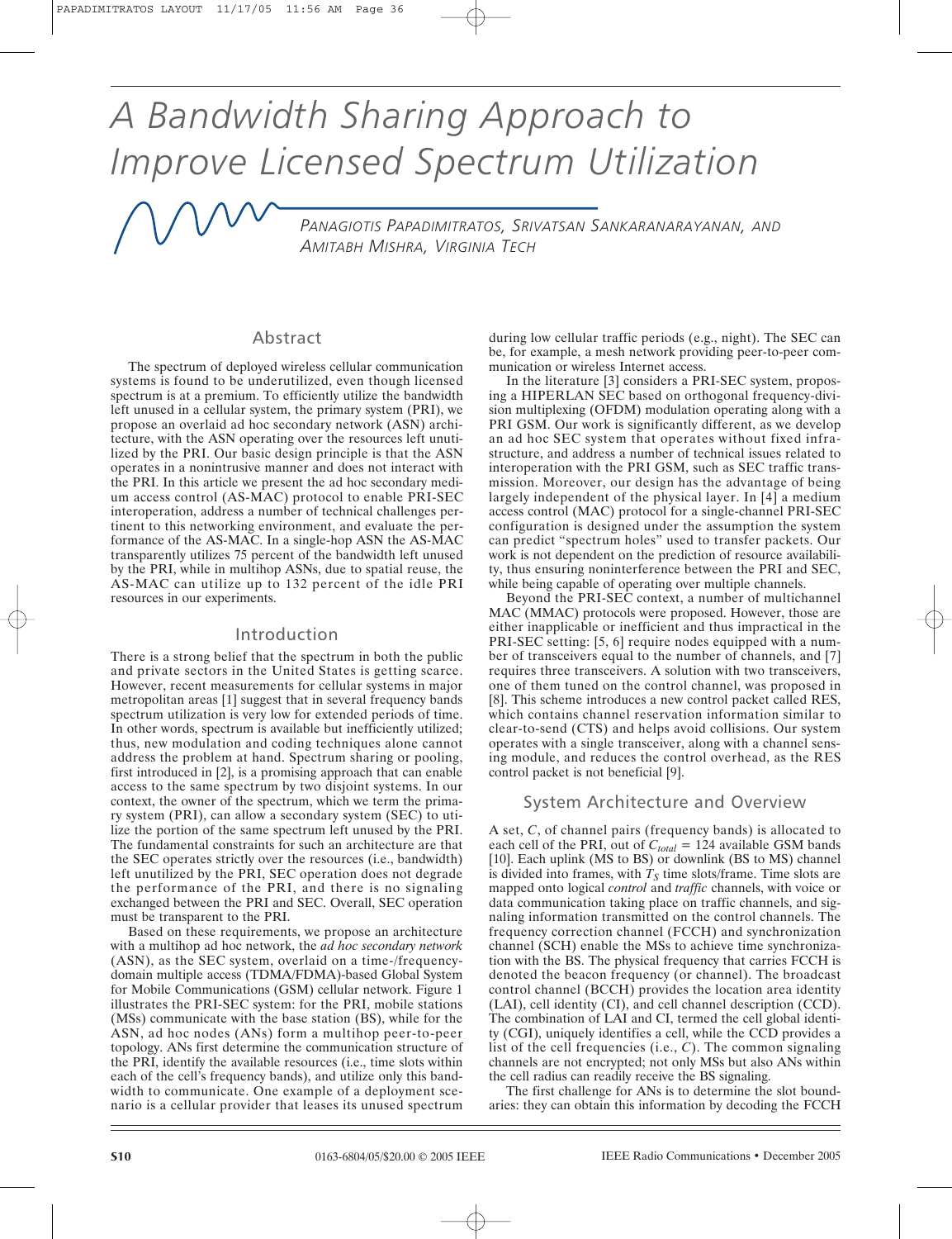

**FIGURE 1.** *Proposed PRI-SEC architecture.*

signaling from the BS, a task that should be performed periodically; for example, MSs obtain timing information from the BS twice per second (when a call is in progress). Then ANs decode SCH and BCCH, with the latter providing the CGI and CCD of the current cell. Based on CGI, ANs determine if they are allowed to share the cell PRI resources with CCD providing the frequencies of the cell. The BCCH and SCH signaling enables ANs to obtain the slot boundaries.

Once *C* and the slot timing are determined, ANs create and maintain an up-to-date map of available time slots on the downlinks. The system presented in this article utilizes resources available on the downlinks only. This is so because determining the slot boundaries of the uplinks would require cooperation from the PRI (i.e., the BS). We assume that ANs are equipped with a *sensing module* capable of wideband spectrum sensing [11]. For our system, it suffices that the sensing module detects the presence of a signal (i.e., energy level above a threshold) within each of the *C* bands. For a short period of time at the beginning of each slot, the sensing module detects if a PRI transmission takes place. If no transmission is sensed, it is definite that the PRI GSM will not utilize the current slot. ASN can then utilize it without the risk of colliding with PRI traffic. We emphasize that without per-slot sensing, use of only unused PRI resources by the ASN cannot be ensured. This is because prediction of future PRI usage cannot, in principle, be flawless.

AS-MAC operates above GSM MAC, as shown in Fig. 2a, to isolate the ASN network layer from GSM. The ANs have only one transceiver, while, in general, multiple GSM channels are available. AS-MAC provides for the selection of one among those channels. To do so, a handshake is necessary between the sending and receiving ANs: the sender provides candidate channels, and the receiver selects a desirable channel. This exchange of information is performed across a commonly agreed (within the ASN) channel, which we denote the control channel (CC). The actual data transmission takes place across the selected channel among the remaining ones in *C*, which we denote the data channel (DC).

Once the DC is selected, AS-MAC transmits the data. In general, ASN packets can be larger than the number of bits that can be transmitted within an interval of PRI inactivity; thus, data may need to be fragmented. The challenge here is that transmission must take place in available slots that in general are not consecutive. Since the occupancy (availability) of slots depends on PRI traffic, time progress of the ASN protocol, in our case AS-MAC, must take place only when PRI slots are free. When there is PRI activity, the state of the ASN protocol must essentially freeze. Consider, for example, Fig. 2b, showing a single time-slotted GSM downlink consisting of eight slots numbered 0 to 7; slots 0, 3, and 7 used by the PRI, and slots 1, 2, 4, 5, and 6 left unutilized. If a message transmission is to occupy three slots, starting from slot 1, counting those slots must "stop" during slot 3 and resume with slot 4.

## AS-MAC Protocol Operation

Among the set, *C*, of GSM cell frequencies, ANs select the one with the highest index, other than the beacon frequency, as the ASN CC. The set  $C_d$  of remaining channels are the DCs. Through sensing, ANs update locally information on PRI slot usage over the last *u* slots so that they dynamically select the preferred data channel for each packet transmission. The sensing module is also utilized for sensing ASN transmissions, after the primary signal sensing, for a period of τ*SEC* s. We denote this *secondary sensing*, performed on the ASN CC and DCs so that information on the DCs currently in use by other ANs can be maintained.

With the resource availability information at hand, AS-MAC provides the means for nodes to first agree on a CD, through a handshake that involves the exchange of three control messages, request-to-send (RTS), clear-to-send (CTS), and reservation (RES), transmitted in this order, as explained below. We found in [9] that the RES may not be necessary, thanks to the sensing module. We identified two versions of AS-MAC, one that uses RES and we denote AS-MAC<sub>1</sub>, and one without RES denoted  $AS-MAC_2$ . Since the latter is found to be more efficient, we discuss this variant below, referring to  $AS-MAC<sub>1</sub>$  and AS-MAC<sub>2</sub> interchangeably unless otherwise noted.

Figure 3a illustrates the AS-MAC operation: the sender AN waits for a free slot on CC and transmits (unicasts) an



**FIGURE 2.** *a) ASN protocol stack;d b) GSM slot utilization by ASN nodes.*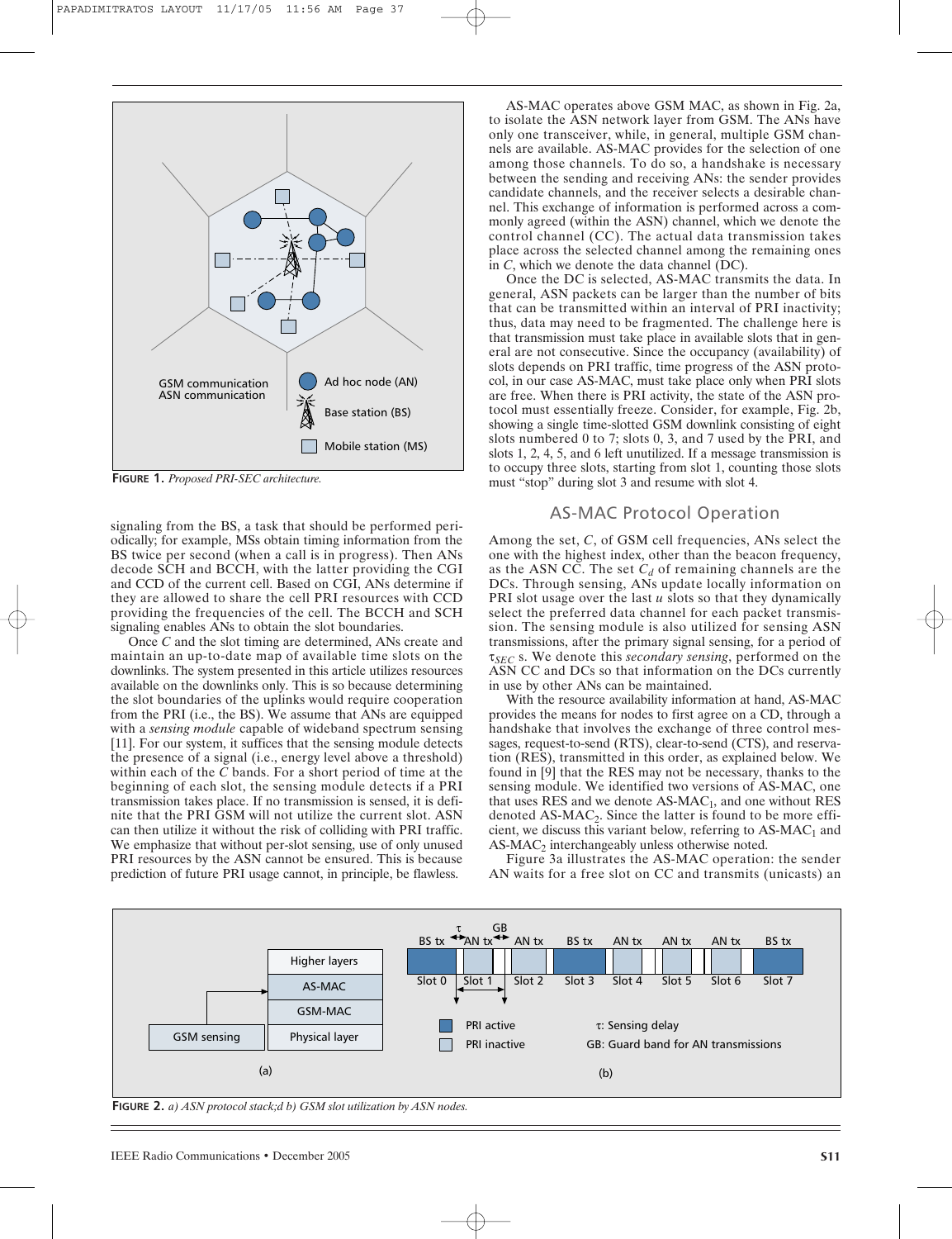

**FIGURE 3.** *a) AS-MAC transmission; b) AS-MAC error recovery.*

RTS for an intended receiver. The RTS transmission takes place at time τ*uRTS* randomly selected from a uniform distribution  $U(W_1, W_1 + W_{uRTS})$ , after the slot beginning, so that collisions among RTS packets are reduced. The RTS contains a bit map of the channels in *Cd* preferred by the sender, and the number of PRI slots needed to transmit the packet, which we denote NAV. The idea behind this NAV is similar to that in 802.11, except that now it is specified in terms of the number of free slots. If CTS is not received, RTS is reattempted a number of times. If successful, the CTS provides the receiver and sender ID, NAV, and channel for communication, *c*. The same information is provided by the RES, if sent. The selected channel is the one with the maximum number of free slots, based on PRI traffic among those preferred by both the sender and receiver. A channel is selected only if it is either sensed free or known to be free based on prior receipt of CTS (or RES) packets from other nodes. Nodes receiving CTS (or RES) can defer sending an RTS to a busy node involved in the corresponding data transfer, but, more important, they can unambiguously "prohibit" themselves from using *c* until at least NAV free PRI slots elapse on *c*. We emphasize that the sender does **not** reserve a channel for a fixed duration of time, as is the case with 802.11 and MMAC protocols. In the PRI-SEC context, the AN cannot know the future channel/slot usage of the primary system, and thus cannot predict the transmission duration. Rather, AS-MAC sets the number of free slots required to transmit the data packet, and ANs decrement their counters only when a slot on *c* is PRI-free.

After the RTS/CTS (RES) handshake is completed, the sender fragments the packet and transmits the fragments, identified by an increasing sequence number, successively on free slots of the data channel. Figure 3a illustrates that AS-MAC

freezes its state, remaining idle in all slots utilized by the PRI. An acknowledgment (ACK) is expected from the sender upon transmission of all fragments. The sender decrements a *count* field in each fragment header to provide robustness to network impairments. The receipt of a single fragment, not necessarily the first transmitted one, suffices for the receiver to "schedule" the ACK transmission, independent of how many packet fragments are actually received. If all fragments are received, the packet is reconstructed and passed to the upper layer, and the receiver acknowledges the receipt. Otherwise, the ACK contains the IDs of the lost fragments<sup>1</sup> so that the sender can retransmit only those. This way, network overhead can be reduced compared to full retransmissions, an important aspect in resource constrained environments. Figure 3b illustrates an example of error recovery: a packet consists of eight fragments, with IDs from 0 to 8; fragments 3 and 6 (shown in dotted lines) are lost; the first ACK notifies the sender, which then retransmits them to complete the packet transfer. A protocol-selectable maximum number of retransmissions are attempted, with the packet transmission aborted if they all fail or when no PRI-free slots are available.

## Performance Evaluation

We evaluate our system, studying the improvement in spectrum utilization due to the ASN within a single cell of the PRI GSM system. We experiment with three ASN topologies, in all cases fully residing within the GSM cell:

*<sup>1</sup> The AS-MAC maximum transmission unit (MTU) and ASN physical layer determine the maximum size of the ACK.*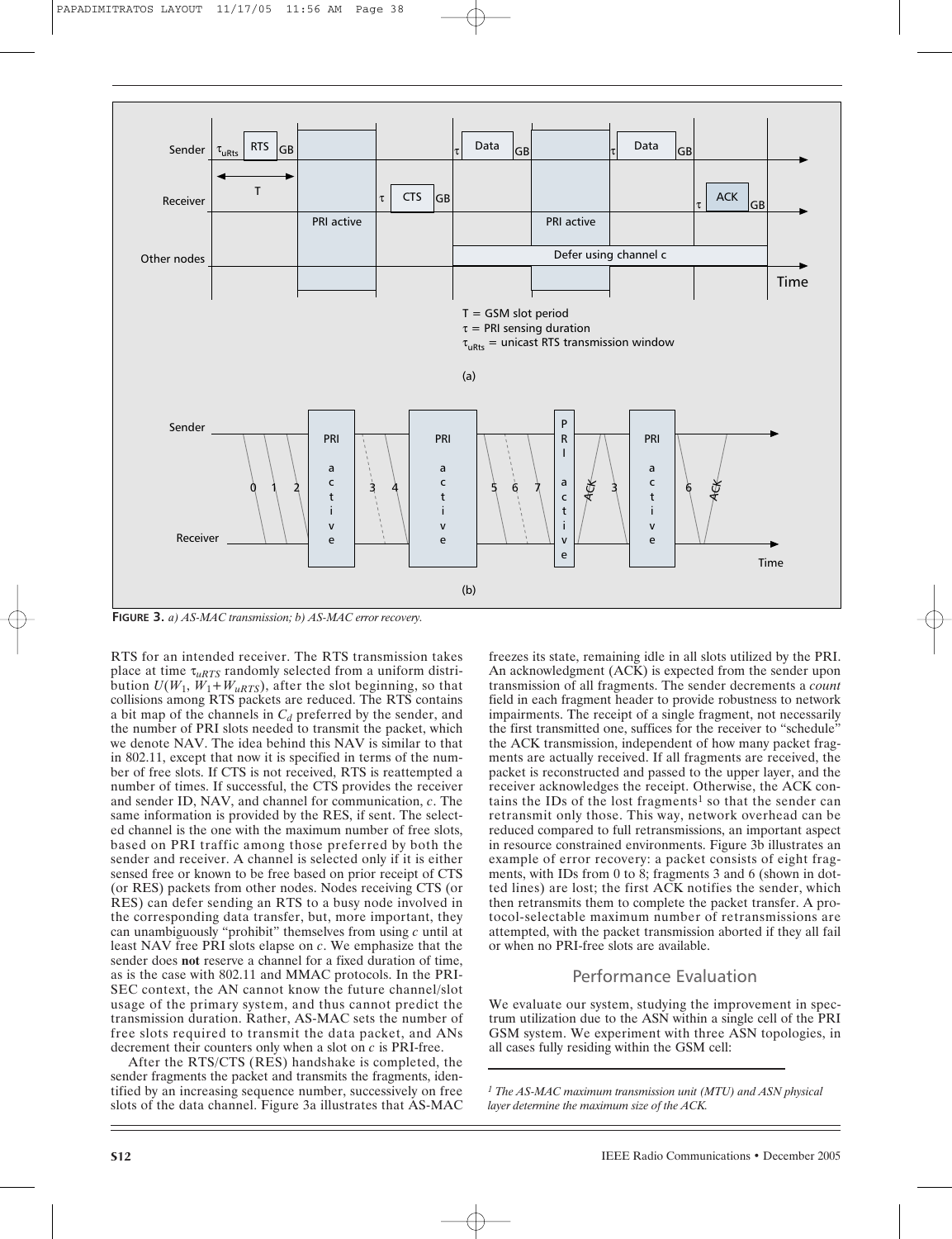- A fully connected network of 20 ANs
- A  $10 \times 10$  grid topology of 100 ANs
- A random topology with 100 ANs having uniformly random locations within a 1000 m  $\times$  1000 m square area

In the experiments presented here ANs are static (no mobility). The ANs' nominal transmission and sensing ranges are 250 m and 625 m, respectively, with a 10 dB signal-ti-interference-plus-noise ratio (SINR) threshold for successful reception. ANs are equipped with one transceiver and a sensing module. Moreover, for this performance evaluation, we consider the variant of AS-MAC without the RES message (AS- $MAC<sub>2</sub>$ ). ANs transmit each packet to a randomly selected neighbor. We evaluate ASN in saturation conditions, with each AN always having a packet with payload of 280 bytes to transmit; as a result, we ensure that the ASN has sufficient load to fully utilize the available resources.

There are  $C = 8$  PRI GSM channels in use within the cell, one of them fixed for the ASN control traffic and the remaining seven channels for data traffic. Each PRI voice call occupies one time slot of every frame on the allocated uplink and the downlink. Calls arrive according to a Poisson process with aggregate rate γ, and call holding times are exponentially distributed with mean  $1/\mu$ . Typical values of  $1/\mu$  are on the order of minutes [10]. Each new call is allocated randomly to an available slot. We vary the call arrival rate to generate GSM loads, or percentages of utilized slots, across all PRI channels, which we denote PRI utilization or  $\text{PRI}_{\text{II}}$ , with average values of 12.5, 25, 50, 75, and 87.5 percent over the simulation duration (600 s).

We evaluate the following metrics:

- Available bandwidth utilization (BU), the fraction of the number of slots, across all ASN data channels, utilized by ANs, over the number of slots left unused by the PRI
- Spectrum utilization improvement (SUI) = (PRI\_ASN<sub>U</sub>  $PRI_U$ )/ $PRI_U$ , where  $PRI\_ASN_U$  is the percent of slots utilized when both the PRI and ASN are deployed

BU quantifies the efficiency of AS-MAC in utilizing the available resources, while SUI provides an overall picture of utilization effectiveness. Note that both metrics are independent of the ASN physical layer (PHY) and thus can serve as a benchmark for any ASN PHY implementation. We assume for illustration purposes the ASN PHY data rate to be equal to the GSM PHY rate. Clearly, the higher the ASN PHY data rate, the higher the throughput will be, as PHY protocols other than the GSM one could be used by the ASN. All data points, shown with 95 percent confidence intervals, are the averages over at least five randomly seeded runs.

Figures 4a–b show the BU and SUI metrics as a function of PRI<sub>U</sub> for the single-hop and random multihop topologies, respectively. In all three cases the ANs operate in saturation conditions. In single-hop ASNs (Fig. 4a) BU is up to 75 percent, or, in other words, *three out of four* available PRI slots are utilized for ASN data communication. Then in Fig. 4b BU is up to 132 percent for random multihop ASNs. BU exceeds 100 percent, as in multihop topologies a single idle PRI slot can be utilized in principle by two or more simultaneous ASN transmissions. The degree of spatial reuse of the available bandwidth depends on the ANs' transmission and sensing range, as well as the multihop topology characteristics.

In both figures, BU remains practically constant as *PRIU* increases, showing that AS-MAC remains efficient when either a significant or small portion of the PRI resources are available. SUI in Fig. 4a–b decreases as *PRI<sub>U</sub>* increases, with values ranging from 250.3 to 5.37 percent for the single-hop ASN, and from 418 percent to 10.5 percent for the random multihop topology. Essentially, SUI shows the improvement from deploying an ASN as a function of the PRI load. As  $PRI_{U}$  increases, the resources available for ASN communication decrease; thus, the additional utilization offered/achieved by the ASN is unavoidably bounded from above by 100-*PRIU*.



**FIGURE 4.** *a) 20-node single-hop ASN: utilization performance as a function of PRI utilization (load); b) 100-node random multihop ASN: utilization performance as a function of PRI utilization (load); c) ASN throughput trace for a 10* × *10 grid.*

Nevertheless, when  $PRI_U$  is low, AS-MAC realizes the benefits of bandwidth sharing.

#### Discussion and Future Work

Figure 4c traces the variation of the ASN throughput, *S*, over time for the  $10 \times 10$  grid when the PRI offered load is set to 50 percent, with  $B_c$  and  $B_d$  the available bandwidth on the control (CC) and data channels  $(C_d)$ , respectively, all in kilo